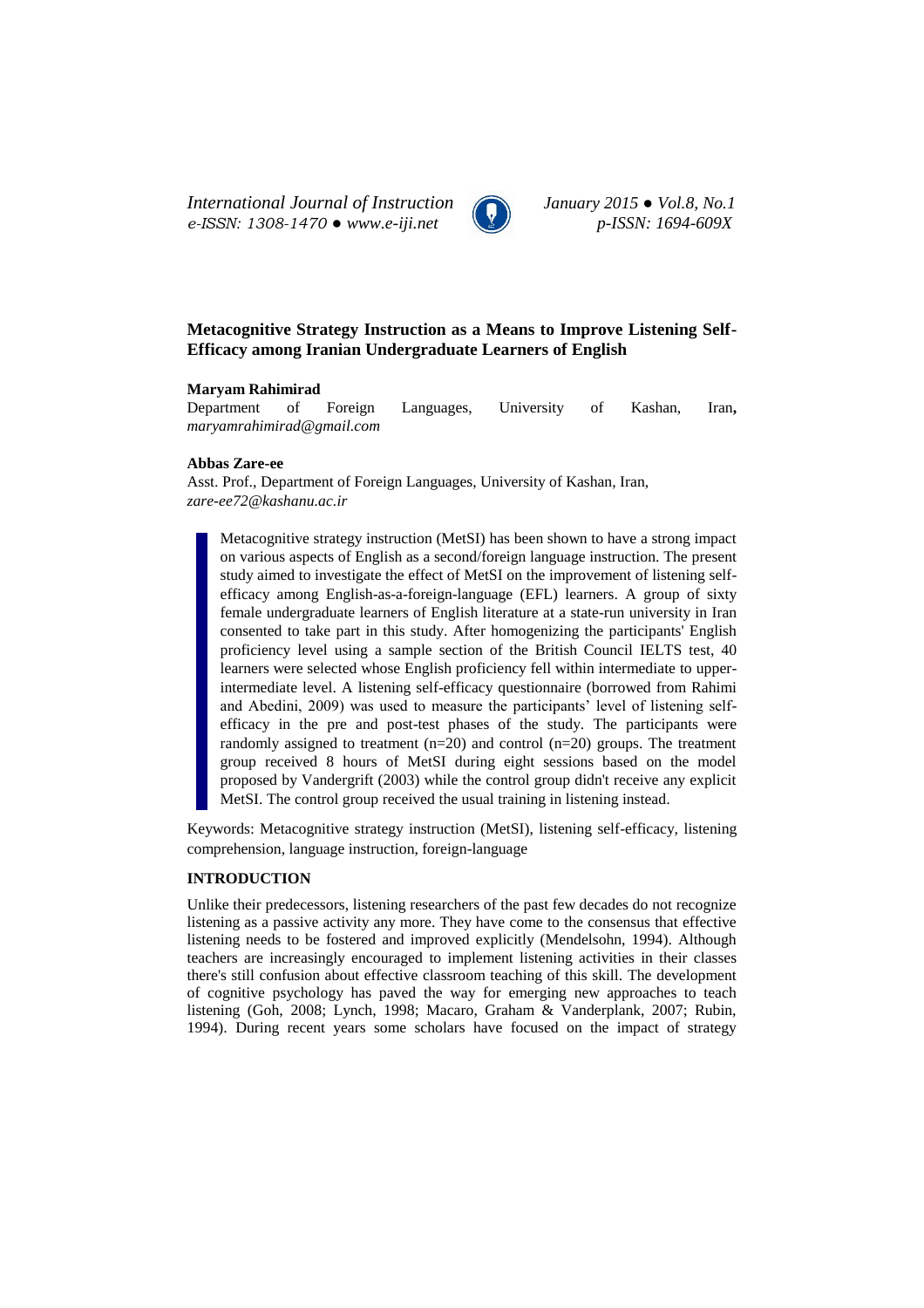instruction in this process and have made considerable contributions to this area of research (Vandergrift & Tafaghodtari, 2010).

The important role of self-efficacy (a person's beliefs of his abilities and accomplishments) in language learning provides essential incentive to explore strategies in listening classes which raise listeners' engagement and self-efficacy. In order to detect the reason of outperformance among some listeners with almost equal intelligence and capabilities, some researchers have concentrated on learning strategies (Cohen, 1998; O'Malley & Chamot, 1990; Oxford, 1990). Listeners by engaging in stages of MetSI can gain vicarious experience which is observing others performing tasks (Pajares, 1997, 2002). It can stimulate pre-assumption of success in them to pursue their efforts in listening tasks. Since MetSI in listening familiarizes and provides students with five factors of metacognitive knowledge (planning and evaluation, problem solving, directed attention, mental translation and person knowledge) it is hypothesized that it can develop self-regulated learning and provide a context for interpretation. The current research article intends to investigate the impact of MetSI on EFL students' listening self-efficacy.

#### **Review of the Related Literature**

### **Metacognitive Listening Strategy Instruction**

Although the concept of listening comprehension was once erroneously recognized by many researches, educators and learners as hearing, now in the light of recent developments in applied linguistics and the growing trend of process-oriented approaches to listening, the fallacy of this misconception is increasingly acknowledged. As a matter of fact, while both hearing and listening involve sound perception, listening involves a degree of conscious intention. On the contrary, hearing is "non-selective and involuntary" (Bone, 1994, p.20). Thereby, the scope of what we mean by listening has transcended from the mere task of hearing a text and answering comprehension questions to coordinating various processes and activating different types of knowledge including schemata knowledge to construct meaning.

Modern pedagogy perceives listening as a combination of linguistic (lexical, syntactic, semantic, discursive, phonological) and non-linguistic (schemata, topic, contextual) knowledge (Roberts & Gous, (2014).

There are three types of learning strategies which have also been applied in listening instruction: 1) cognitive strategies 2) metacognitive strategies, and 3) socio-affective strategies (Chamot, 1993). Cognitive strategies include inference, resourcing and note taking which are unconscious interactions with the material to be learned. Metacognitive strategies involve conscious management and regulation over the learning process. They include planning, concentrating and monitoring. Socio-affective strategies are designed for interacting with peers or management of affection. They include asking questions, collaborating with classmates and controlling stress (O'Malley et al., 1989; Oxford et al., 1989; Vandergrift, 1997). Metacognitive strategy instruction has been one of the most popular research areas within the area of listening strategy instruction as it familiarizes students with five factors of metacognitive knowledge including planning,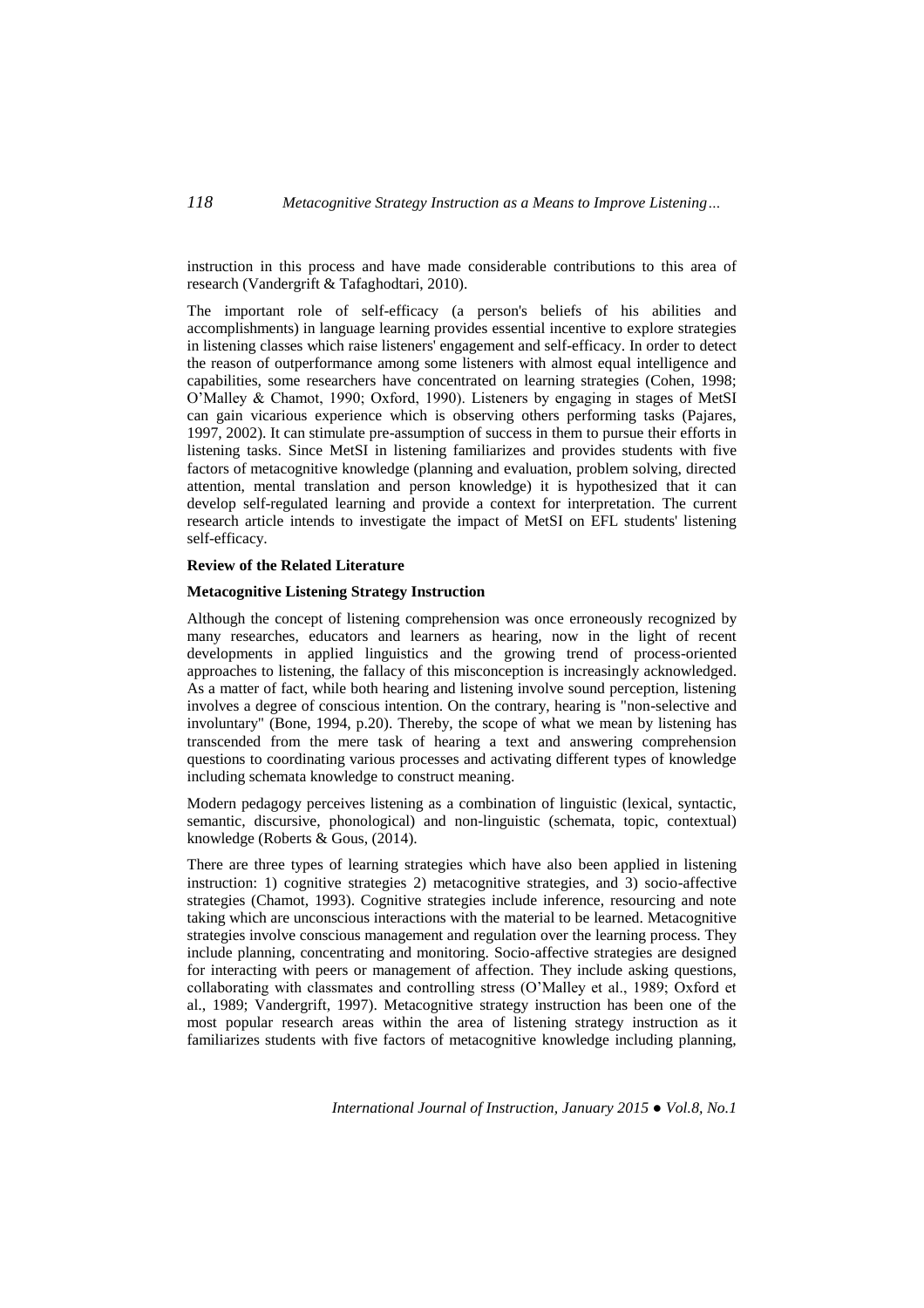evaluation, problem solving, directed attention, mental translation and person knowledge. These factors can develop self-regulated learning and provide a context for interpretation.

Although the literature base in listening strategy instruction hasn't received enough attention, it is recently focused by listening experts such as Goh (1997, 1998, 2000, 2002), Hasan (2000), Mareschal (2007) and Vandergrift (1997, 2003, 2004) in the past few decades. Initially, most of the listening strategy studies have been investigating patterns and strategies used by successful versus less successful learners. Gradually the line of research shifted to focus on effective strategies and process-oriented approaches to teach listening skill in order to guide the students "learn to listen" so that they can better "listen to learn" (Vandergrift, 2004). Therefore, listening instructors have the responsibility to teach their students to take advantage of strategies rather than merely provide them with oral passages and test them (Mendelsohn, 1995).

Recently, researchers like Vandergrift and Goh (2012) and some other scholars have focused more closely on a metacognitive framework for listening instruction. Here some of the most notable studies are briefly mentioned. Goh (1997) investigated the metacognitive knowledge about listening on a group of Chinese tertiary level students in Singapore. Content analyses of the data registered in listening diaries revealed that person knowledge, task knowledge and strategy knowledge were 3 main categories about ESL listening possessed by students. It was also confirmed that high-skilled listeners showed almost twice metacognitive knowledge about listening compared to low-skilled listeners. Goh (1998) studied Chinese students' listening strategies again in another investigation. She found a series of comprehension strategies through the data collected from group interviews, diaries and individual verbalizations. Six frequently used strategies applied by students were reported to be inference, fixation, contextualization, comprehension, monitoring, directed attention, and selective attention. She also discovered that high-skilled listeners implemented more various strategies compared to less-skilled listeners. The results also revealed that the prior knowledge which learners bring into the task plays a critical role in their comprehension. It was also found that first and second language comprehension have similar underlying strategies. However, when Goh compared listeners' strategy knowledge and strategy use, it was revealed that although listeners identified some listening strategies as useful, few students made use of them in practice probably because listeners use some strategies "spontaneously yet not consciously". In another words, automatic mental procedures in their L1 were just partly automatic in their L2 and, therefore; still needed conscious control. The conclusion of this study was that the use of strategies by listeners are not always systematic but may begin as predetermined stages and gradually turn into spontaneous tactics and automatic activities. Along with studies distinguishing successful from less successful listeners, Vandergrift (1997) found that intermediate listeners applied twice as many metacognitive strategies as beginner listeners. While beginner listeners usually applied lower level cognitive strategies like repetition, transfer and translation, the intermediate listeners used more of the metacognitive strategies.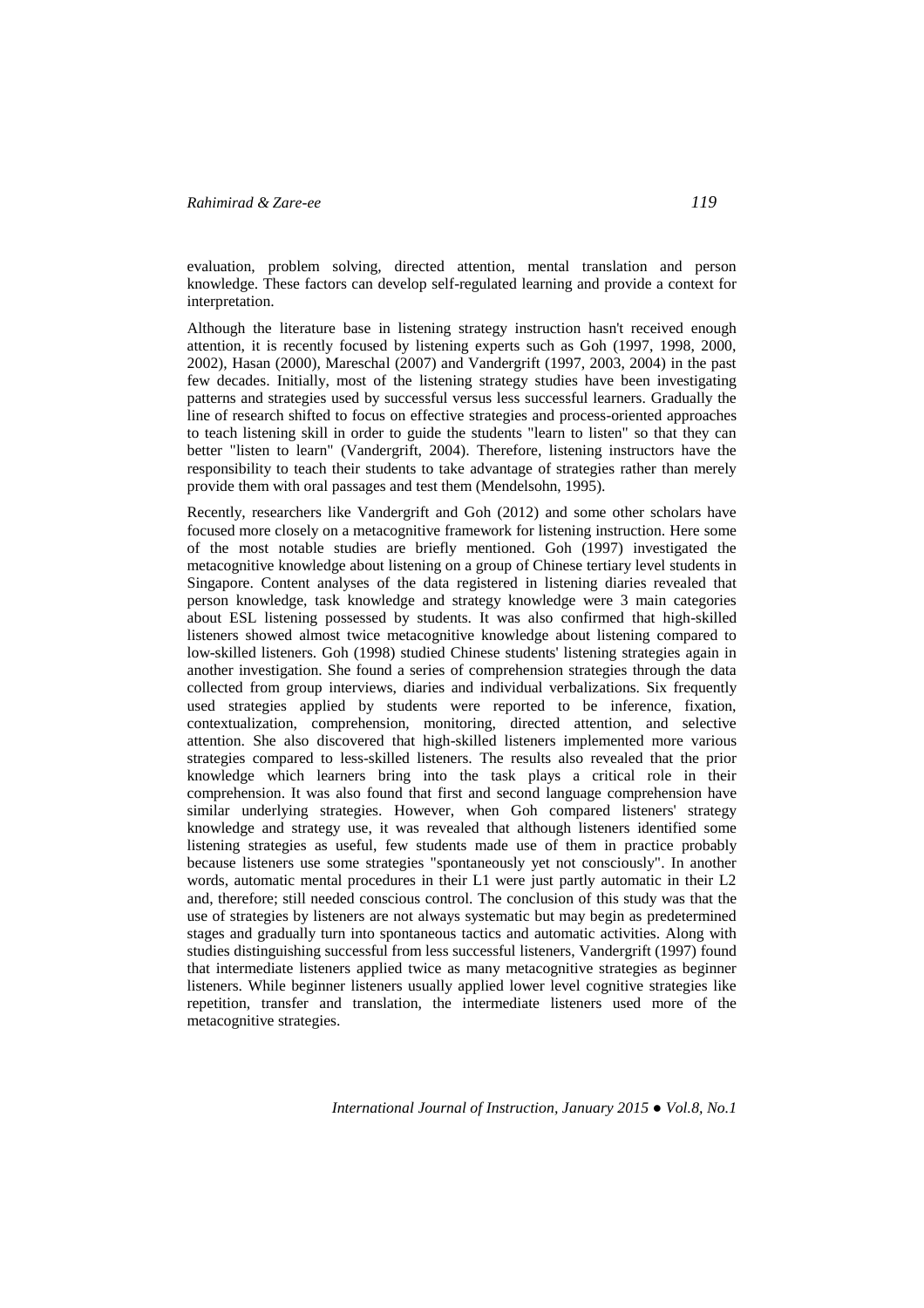Goh (2000) conducted a research and used students' self-reports through diaries, small group interviews and retrospective verbalizations. The results revealed that stimulus questions have a key role in inspiring the students to use helpful strategies and successful students are aware of challenges in listening (Zhang & Goh, 2006). Vandergrift (2002) also investigated some listening processes like evaluating and predicting among beginning French students during listening tasks and introspective measures. The students were given questionnaires to complete which were specifically designed to enhance the quality of their listening task completion. The stimulus questions could actually make students aware of the underlying listening process and assist them to make use of their metacognitive recourses.

Vandergrift (2003) in his study on seventh-grade Canadian French students ranging from more to less skilled listeners, used think aloud protocols while they listened to French texts in order to compare their listening comprehension strategies. It was found that the more skilled listeners used more metacognitive strategies like monitoring and the less skilled listeners used more of translation. Chamot (2005) also reiterates that descriptive studies have supported this view that skilful language learners are adroit at applying appropriate strategies working on various tasks, whereas less skilled language learners apparently do not have the metacognitive insight about task requirements to choose relevant strategies. The results of data analysis revealed that students' introspection contributed to improve their performance and metacognitive knowledge on L2 listening tasks. The findings of some other studies have also indicated that explicit strategy instruction can obviously improve metacognitive awareness (Liu & Goh 2006; Vandergrift, 2004).

Vandergrift, Goh, Mareschal and Tafaghodtari (2006) designed a 21-item Metacognitive Awareness Listening Questioner (MALQ). This instrument measures five different features related to metacognitive awareness and self-regulation of L2 listening including planning-evaluation, problem solving, mental translation, directed attention and person knowledge. This Likert scale questioner was initially conducted on a large international sample of 966 Iranian and French students in Canada. It also has been used in several studies by students from different cultural backgrounds including Iranians.

A combination of recent studies like Graham (2006), Cross (2011), Goh (2000, 2002), Vandergrift (2003), Vandergrift and Goh (2012), Goh and Taib (2006) and Vandergrift and Tafaghodtari (2010) have demonstrated that strategy instruction can increase metacognitive knowledge and students of various age can benefit from such metacognitive instruction.

# **Role of Self-Efficacy in Listening Comprehension**

Bandura (1997:3) defines self-efficacy as "beliefs in one's capabilities to organize and execute the courses of action required to produce given attainments". He asserts that the perception and beliefs of learners about themselves can predict their performance better than their real capabilities. There is a mutual reciprocity between individuals' selfefficacy beliefs and how sedulous and determined they will be in pursuing their goals (Graham, 2011). It implies that in educational system, regardless of more or less ability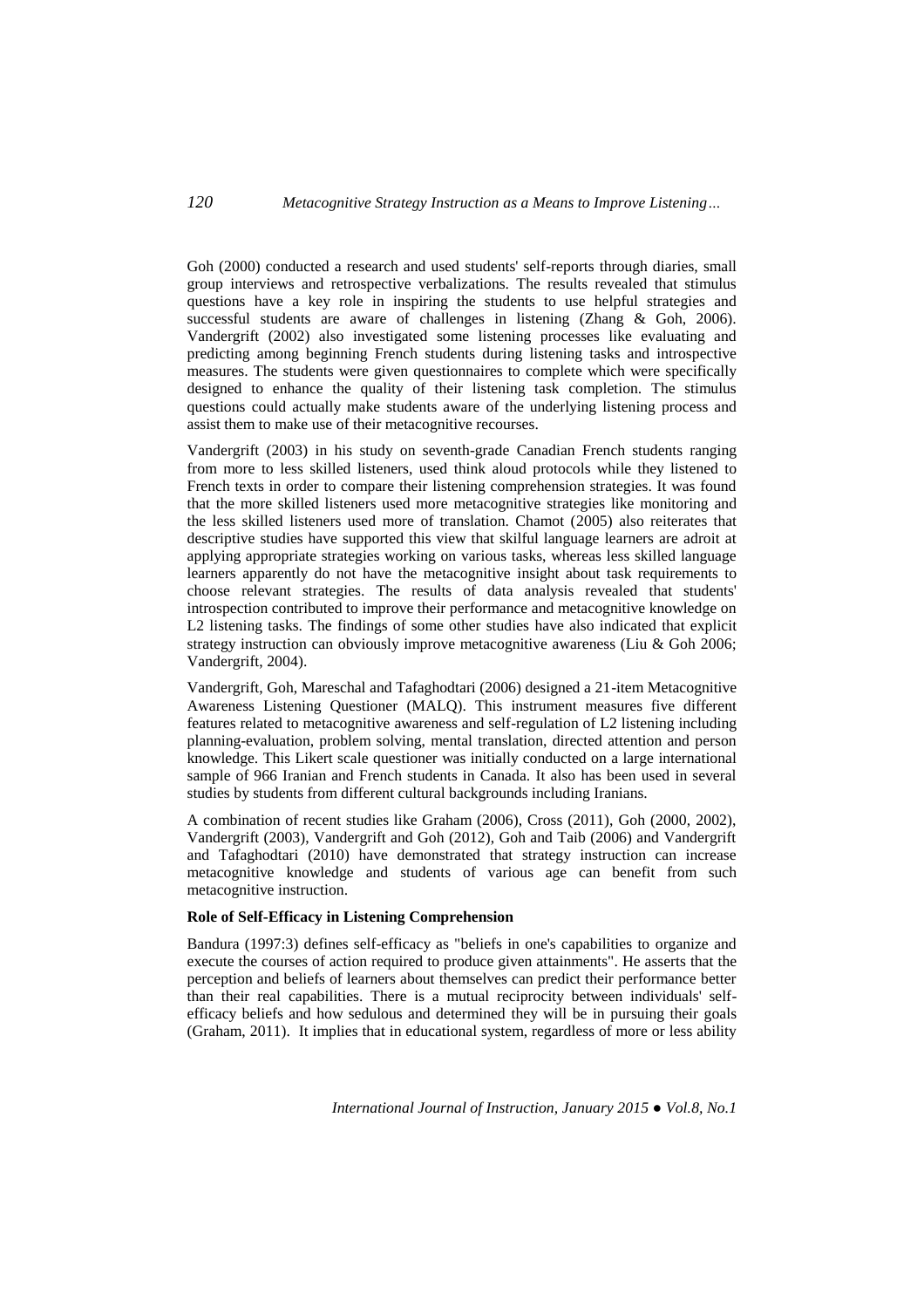of the students, the ones with high level of self-efficacy can perform better and gain higher scores than those with low level of self-efficacy. Therefore, self-efficacy perceptions can contribute to the capabilities of individuals in a way that students who believe they are capable to attain their desired goals can actually put more effort into their activities and finally succeed due to this sense of self-efficiency. Pajares (2000) also asserts that beliefs of individuals about their accomplishment and subsequent attainment strongly affect the ways in which they behave. Self-efficacy which is one of the main bases of social cognitive theory acts as a motivational variable in education and has turned out to be an indispensable element of human functions such as motivation, academic performance and learning (Pajares & Urdan, 2006).

Learners are endowed with five capabilities to be assisted in their performance (Bandura, 1986). These capabilities include symbolizing, forethought, self-regulatory, vicarious and self-reflective skills. Self-reflection seems to be of considerable importance in assigning human behaviour because it helps people to explain, evaluate and self-assess their thoughts, psycho, motivation and performance. Bandura (1986) recognizes self-efficacy which is itself a main predictor of achievement as the most significant determiner of self-reflection.

There are four basic sources that have an impact on developing self-efficacy beliefs: mastery experience, vicarious experience, social (verbal) persuasion and physiological/affective status (Bandura, 1997). Bandura (1997) proposed that mastery experience is the most effective source. He argued that the individuals' achievement and mastery at tasks can increase their sense of self-efficiency. Therefore, mastery experience is recognized as an important arbiter of self-efficacy (Pajares, 1996). Vicarious experience as the second source of self-efficacy can improve efficacy evaluation through modelling highly self-efficacious models (Bandura, 1997). Observing the performance of peers and their achievements can stimulate insistency and sedulous effort on the part of observers (Pajares, 1997). Social (verbal) persuasion which is the third channel of intriguing self-efficacy (Bandura, 1997) is in fact verbal judgments about one's capabilities. At the time of encountering challenges and problems, this source of self-efficacy can help individuals to be optimist about their abilities in accomplishing tasks so that they would less likely lose confidence or give up their efforts. The last source of self-efficacy is emotional arousal (Bandura, 1997). It refers to improving physical status, alleviating stress and proclivities towards negative emotions (Bandura, 1997).

## *Research Aim*

As Pajares (2000) states, little research has been done to explore the interface between self-efficacy and language achievement in comparison with other areas in teaching. Listening skill is itself the most ignored skill in second language acquisition and is compared to the Cinderella skill overlooked by its elder sister speaking (Nunan, 1997). Although during recent years, some researchers like O'Malley and Chamot (1990), Goh (2002), Goh and Taib (2006), and Vandergrift and Tafaghodtari (2010) have started to highlight the value of a strategic and process-oriented approach to listening the concept of listening self-efficacy still needs to be explored in relation to MetSI for possible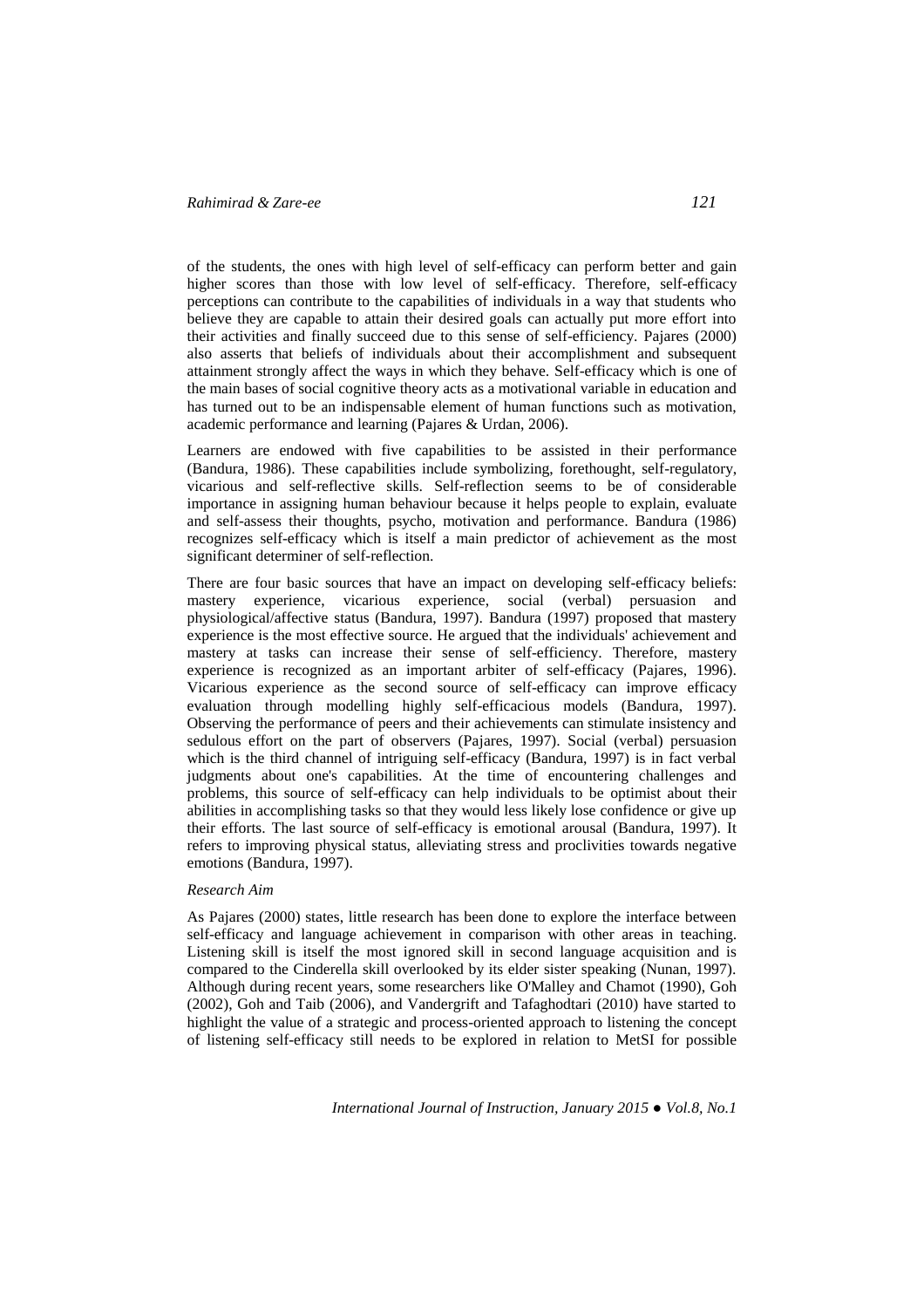mutual effect. According to what has been reviewed in the literature, few studies have investigated the effects of strategies on self-efficacy beliefs through the use of surveys (Yilmaz, 2010; Wang & Li, 2010; Wong, 2005; Su & Duo, 2012; and Magogwe & Oliver, 2007) or interventions (Graham, 2007; Chularut & DeBacker, 2004; Chan & Lam, 2008; Shang, 2010; Khajavi & Ketabi, 2012; Goker, 2006; and Zheng, Michael, Young, Robert, & Wagner, 2009). The present study aimed to fill this gap and to investigate the impact of MetSI on EFL learners' listening self-efficacy by narrowing down the focus on one main research question:

Does metacognitive strategy instruction (MetSI) improve listening self-efficacy of Iranian EFL students?

#### **METHOD**

### **Research design**

The study design relied on survey method to collect data from the students. Survey data collection method was applied due to its efficiency and its simple administrative process. As a brief explanation of the research design , it should be noted that a quasiexperimental design was used in which a treatment group received MetSI as an innovative method of listening instruction while the control group remained on the usual strategy-free form of training.

### **Participants**

Sixty undergraduate female learners of English literature studying at BA level accepted the invitation to participate in this study. They were junior and senior students at the University of Qom, central Iran. After homogenizing the participants' English proficiency level by a sample section of British Council IELTS, 40 learners with intermediate to upper-intermediate level of English proficiency (who scored 6 to 7 in IELTS test) were selected. Their age varied from 22 to 29. The students had passed at least 8 terms in EFL at institutes and all had studied English literature for one or two years at the university. They were assigned to treatment and control groups randomly. The treatment group took MetSI and the research instrument through an extracurricular class at the university. While the control group remained on the usual course of listening instruction, the treatment group was rained through MetSI. In fact, the control was not left out of any instruction but received the usual training in listening which included no MetSI. In this way the MetSI was not an additional treatment but parallel to the usual training with no focus on strategies.

#### **Instruments**

*British Council IELTS as the placement test:* The first instrument which was applied in this study was a sample test of IELTS adapted from British Council IELTS. It consisted of four modules of listening (20 items), speaking (an interview), reading (20 items), and writing (a composition task). The questions were in formats of table completion, classification, form completion, multiple choices, composition writing and interview.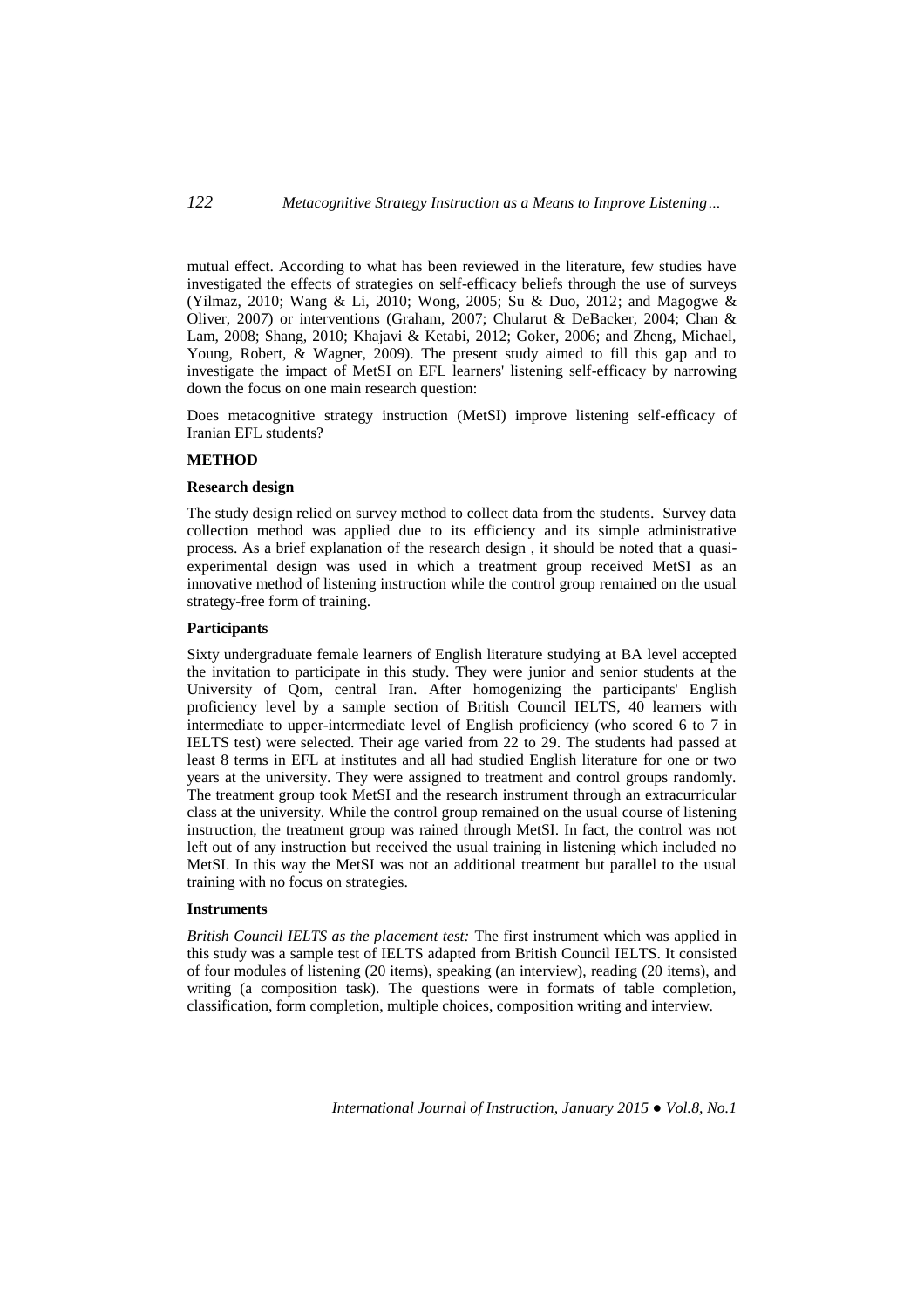*Listening self-efficacy questionnaire:* The instrument was designed by Rahimi and Abedini (2009) based on three questionnaires of Beliefs about Language Learning (Hortwiz, 1987), Persian adaptation of the General self-efficacy Scale by Nezami, Schwarzer and Jerusalem (1996) and Morgan-Links Student Efficacy Scale (MJSES) constructed by Jinks and Morgan (1999). The questionnaire (Appendix1) consisted of 10 Likert scale items ranging from strongly disagree (1), disagree (2), partially disagree (3), partially agree (4), agree (5), to strongly agree (6). The Cronbach alpha of this instrument was 0.73 as calculated by Rahimi and Abedini (2009). It was administered to measure the level of listening self-efficacy in both groups before and after MetSI.

### **Procedures**

First of all to determine the homogeneity of the participants before MetSI, a sample test of British Council IELTS was administered to 60 volunteers who consented to take part in this study. Forty of the students who received 6 to 8 score in 4 modules of IELTS (intermediate to upper-intermediate according to the standards of IELTS test) were selected as the participants. One week before the treatment, the researcher/teacher visited the students in both groups in order to administer listening self-efficacy questionnaire as the pre-test. Before the completion of the questionnaire the participants received some instruction about the items in that and were assisted if they had any questions regarding the meaning of the items. The participants filled out the instruments in 20-30 minutes.

The researcher/teacher in the first session of the treatment explained metacognition to the students briefly and gave them an overview of the process they were assumed to undertake based on the model proposed by Vandergrift (2003). The students received strategy instruction during listening task for 2 sessions a week. Each session took about 60 minutes and involved various listening passages. The processes of strategy instruction were divided into 8 sessions as the following:

1) The first session covered Planning/Predicting stage. The teacher gave the definition of these strategies and provided the students with some examples to contextualize them in listening situations. The teacher also provided some pre-questioning forms of advance organizers along with explanations to highlight the significance of these strategies in IELTS listening tests.

2) The second session focused on subcategory of Planning/Predicting which is directed and selective attention. Here, the teacher exemplified these strategy to the students and assisted them to concentrate on what they were listening to. The teacher drew a distinction between listening and hearing and its significance of IELTS listening tests.

3) During the third session, the strategy of self-management which is another subcategory of planning/predicting was practiced. Here, the students were taught that they should adapt themselves to various conditions encountered during listening samples and reminded them that during listening test of IELTS they have time constraints and must manage all planning/predicting strategies simultaneously to know topic and text type and subsequently predict types of information and possible words they may hear.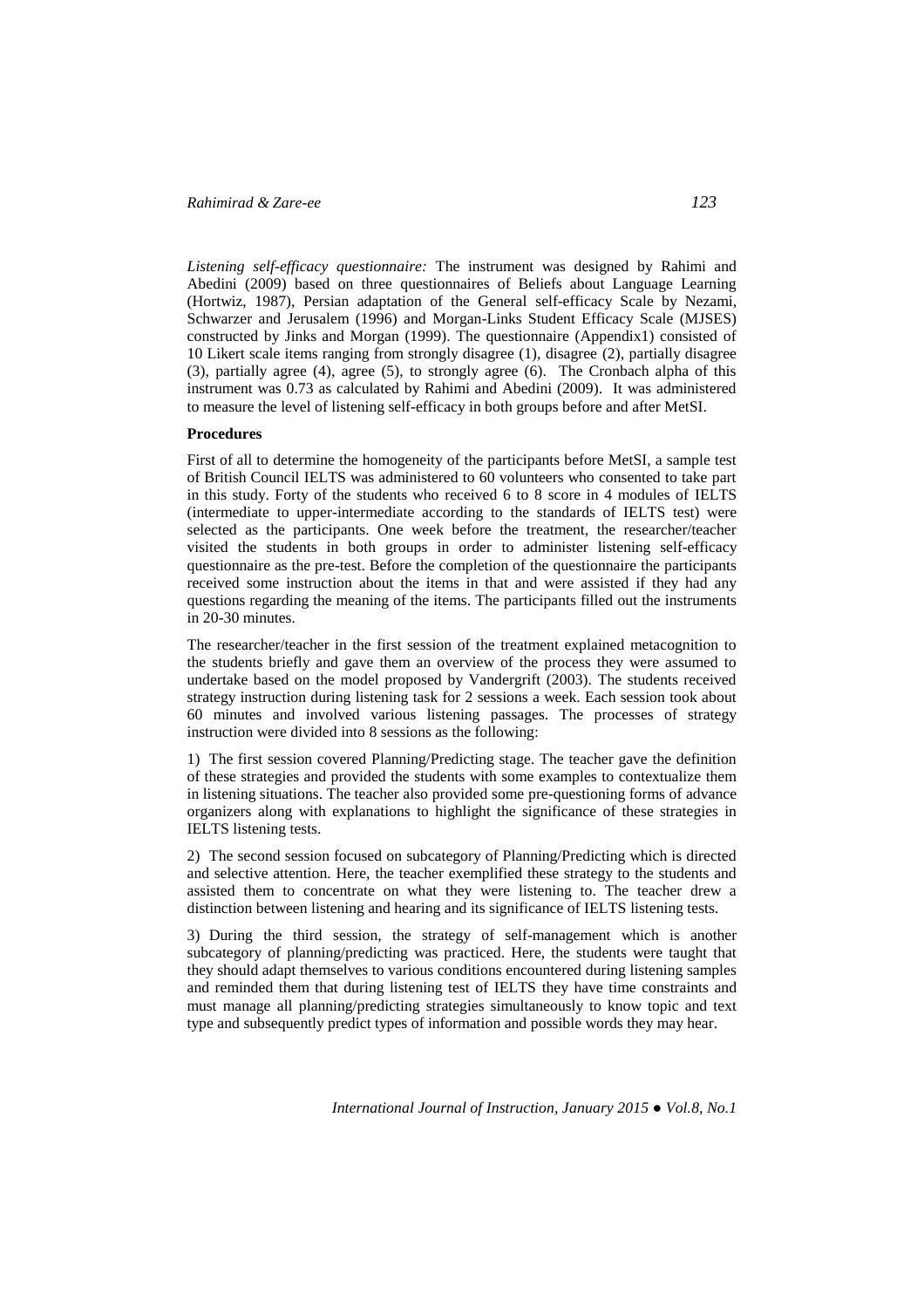4) Session four was allocated to Monitoring strategy. After giving the definition of monitoring to the students, the teacher helped the students verify initial hypothesis, correct as required and note additional information understood.

5) Session five focused on Reflection and Evaluation strategy. During this session, the students after receiving the definition of Evaluation and strategy practiced three subcategories of Evaluation which are performance evaluation, strategy evaluation and problem identification. Through this stage they became familiar with the second verification stage to verify points of disagreement and make corrections. The participants engaged in class discussions to understand how their classmates arrived at the meaning of certain words or parts of the text that they failed to recognize. Then they jotted down their peers' strategies and tactics to use in the following sessions.

6) During session six to eight the combination of all strategies were implemented according to proposed stages by Vandergrift (2003).

This lesson plan was designed by the researcher/teacher based on Vandergrift's (2003) cycle of listening instruction stages and related metacognitive strategies (See Appendix2). Finally, the teacher/researcher visited the students in both groups for the last session to administer the same listening self-efficacy questionnaire as the post-test. The students in the control group received listening tasks during the research period with no MetSI. Like the experimental group, they were given listening self-efficacy questionnaire as the post-test after 8 sessions.

## **FINDINGS**

Before conducting the study a sample test of British Council IELTS was applied to all the population and those whose English proficiency level was measured to be intermediate to upper intermediate were selected as homogenized participants. The research question which was investigated in this study was whether MetSI improved listening self-efficacy among Iranian EFL students. In order to address this research question, descriptive and inferential statistics (independent t-test) were used to compare the level of listening self-efficacy between control and treatment groups before and after MetSI. The results of the analyses of pre-test data on EFL listening self-efficacy for control and treatment groups are summarized in Table 1 below.

Table1: Independent samples t-test for equality of mean scores in listening self-efficacy (pre-test)

| Pre-test          |    | Mean  | SD    | t-Value | $\cdot$ $\sim$<br><b></b><br>Significant, I |
|-------------------|----|-------|-------|---------|---------------------------------------------|
| reatment<br>group | ∠∪ |       | 3.381 | $-921$  | 220<br>020.                                 |
| Control<br>group  | ۷U | 51.62 | 3.802 |         |                                             |

As mean scores for initial listening self-efficacy illustrated in Table 1 reveal, both control and treatment groups were rather homogeneous before MetSI regarding their listening self-efficacy and there were *no* statistically significant differences between the groups (t=  $-.92$ , p $\geq 00.05$ ). Independent t-test results (Table 1) indicate no differences between treatment and control groups at the outset of the study in terms of listening selfefficacy.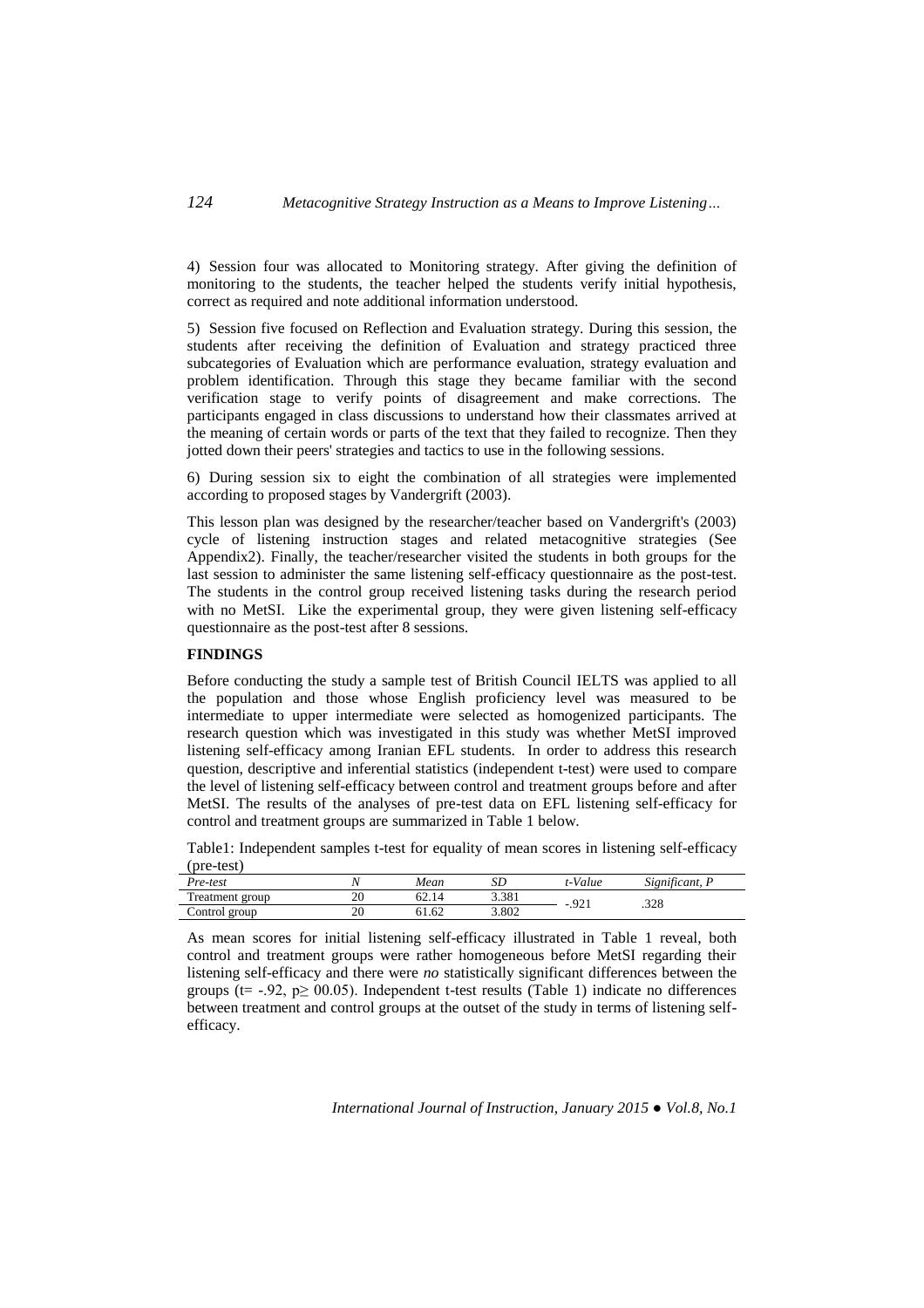Having confirmed that treatment and control groups had equal listening self-efficacy before MetSI, the researchers decided to compare possible gains in listening selfefficacy after the treatment. Table 2, summarizes inferential statistics comparing the control and experimental groups in their post-test self-efficacy means.

Table2: Independent samples t-test for mean scores in listening self-efficacy (post-test)

| Post-test                    |                      | Mean                                  | ىرى               | T<br>t-Value | $\sim$ $\sim$<br>$\sim$<br>Significant. 1 |
|------------------------------|----------------------|---------------------------------------|-------------------|--------------|-------------------------------------------|
| $\sim$<br>Treatment<br>group | $\overline{c}$<br>∠∪ | 69<br>.2 <sup>4</sup>                 | 2.29<br><u> o</u> | 3.341<br>- 7 | 012<br>.v.                                |
| Control<br>group             | ٦C<br>∠∪             | 70<br>$\widehat{\phantom{a}}$<br>02., | 2.90              |              |                                           |

As results in Table 2 indicate, there is a statistically significant difference in the listening self-efficacy mean scores between treatment and control groups at post-test. Independent t-test results show that a significant difference has emerged between treatment and control groups by the end of the metacognitive strategy instruction period ( $t = -3.34$ , p≤0.05). The hypothesis of the equality of means of post-treatment listening selfefficacy is rejected implying that the treatment group significantly outperformed the control group in gaining self-efficacy as a result of listening instruction. According to this analysis, applying MetSI significantly improves listening self-efficacy among Iranian EFL students.

## **DISCUSSION**

The results of the present study confirm the effectiveness of teaching listening through MetSI. Although learning strategies by themselves can't fully prepare EFL students for the experience of total success in comprehending audio texts, they seem to assist listener's sense of what is said to the extent of decoding critical words, phrases or the gist of the message. This can boost confidence and self-efficacy needed especially during early stages of the listening course. Regarding the present study, it is discussed that during verification stages in the model proposed by Vandergrift (2003), students get the chance to discuss and rationalize their listening problems and actively take control of their instruction process. In another words, by MetSI instructors strengthen a sense of instrumentality among listeners as they activate the awareness that there is a link between strategy use and how successfully a listening text is comprehended. In order to let MetSI cultivate instrumentality, it is essential to design models which help learners see strategy application as way of self-regulation in the process of comprehension. The lesson plan proposed in this study seems capable of bringing instrumentality and selfefficacy among students as it engages the learners in the process of listening. Therefore, metacognitive stages of prediction, monitoring, problem solving, and evaluation can move the listening class away from a model in which the teacher plays the audio tracks and asks learners comprehension questions without paying attention to their sense of reflection on the process of listening.

Based on the results, one can argue that the proposed model of MetSI does boost selfefficacy in listening comprehension classes for undergraduate learners of English. As other researchers have also noted, it is time-consuming compared with the traditional methods used in listening classes but given the basic role of self-efficacy to accelerate learning it seems the extra time would be worth-spent (Graham, 2011).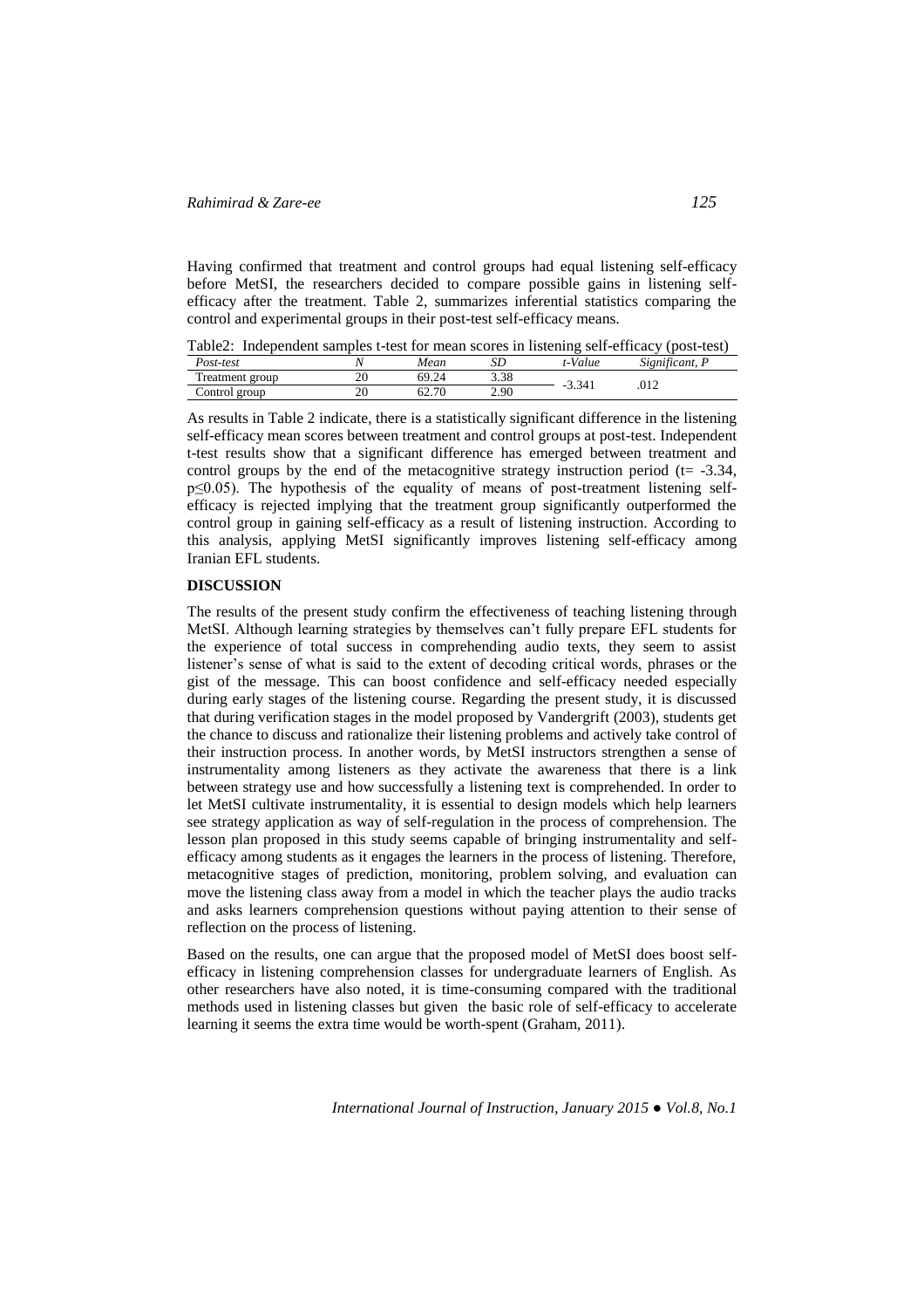The results gained in this study confirmed that MetSI significantly developed listening self-efficacy among EFL learners. Although no research was located that had directly investigated the impact of MetSI on listening self-efficacy, the findings of this study strengthen previous research results reported by researchers such as Graham (2007); Chularut and DeBacker (2004); Chan and Lam (2008); Shang (2010); Khajavi and Ketabi (2012); Goker (2006) and Zheng et al. (2009) who had explored the effect of general strategy training on language learners' self-efficacy beliefs.

Since the major groups of metacognitive strategies including prediction, monitoring, problem solving, and evaluation help students learn how to bring their metacognitive knowledge and self-regulation in listening into consciousness they can raise the perception and awareness of listeners about themselves during the process of listening. According to the results of the study by Vandergrift (2002) the students confirmed the power of prediction on successful listening and they also recognized the contributions of negotiating with partners through monitoring. Therefore, metacognitive approach in listening can have a confidence building role in increasing self-efficacy among listeners. All of these outcomes can foster four basic sources of self-efficacy beliefs including mastery experience, vicarious experience, social persuasion and physiological/affective status among listeners.

### **Implications of the study**

The results of this investigation indicate the necessity for the language teachers, especially in Iran, to pay more attention to a strategic approach to the listening task in classrooms and replace product-oriented with process-oriented instruction to improve the level of listening self-efficacy among the learners. The results of this study also have the implication for listening teachers to implement metacognitive strategies which create opportunities to see successful performance of peers in accomplishing listening tasks. This can boost positive beliefs among learners.

## **Limitation and Recommended Future Studies**

This study focused on EFL university students and investigated the impact of activating metacognitive strategies on their listening performance. Due to some limitations in this research including single gender, relatively small sample size and English language proficiency, generalizing the results should be done cautiously. Since it was a classroom-based study at a segregated university, it was not possible to find a large group of EFL students of both genders and at various levels of English proficiency to take part in this research. Therefore, because of opportunistic reasons all the participants had single gender (female). In fact, there's a dire need to do more quantitative and qualitative studies with larger sample size from both genders and at various levels of English proficiency including lower or more advanced levels to come to a consensus regarding the effect of metacognitive strategies on listening self-efficacy among Iranian EFL students. It is hoped that future researches will open up new horizons into this neglected skill in EFL teaching in Iran.

Future research should also be designed to include more comprehensive qualitative methods to gain deeper knowledge of the perception of learners regarding the impact of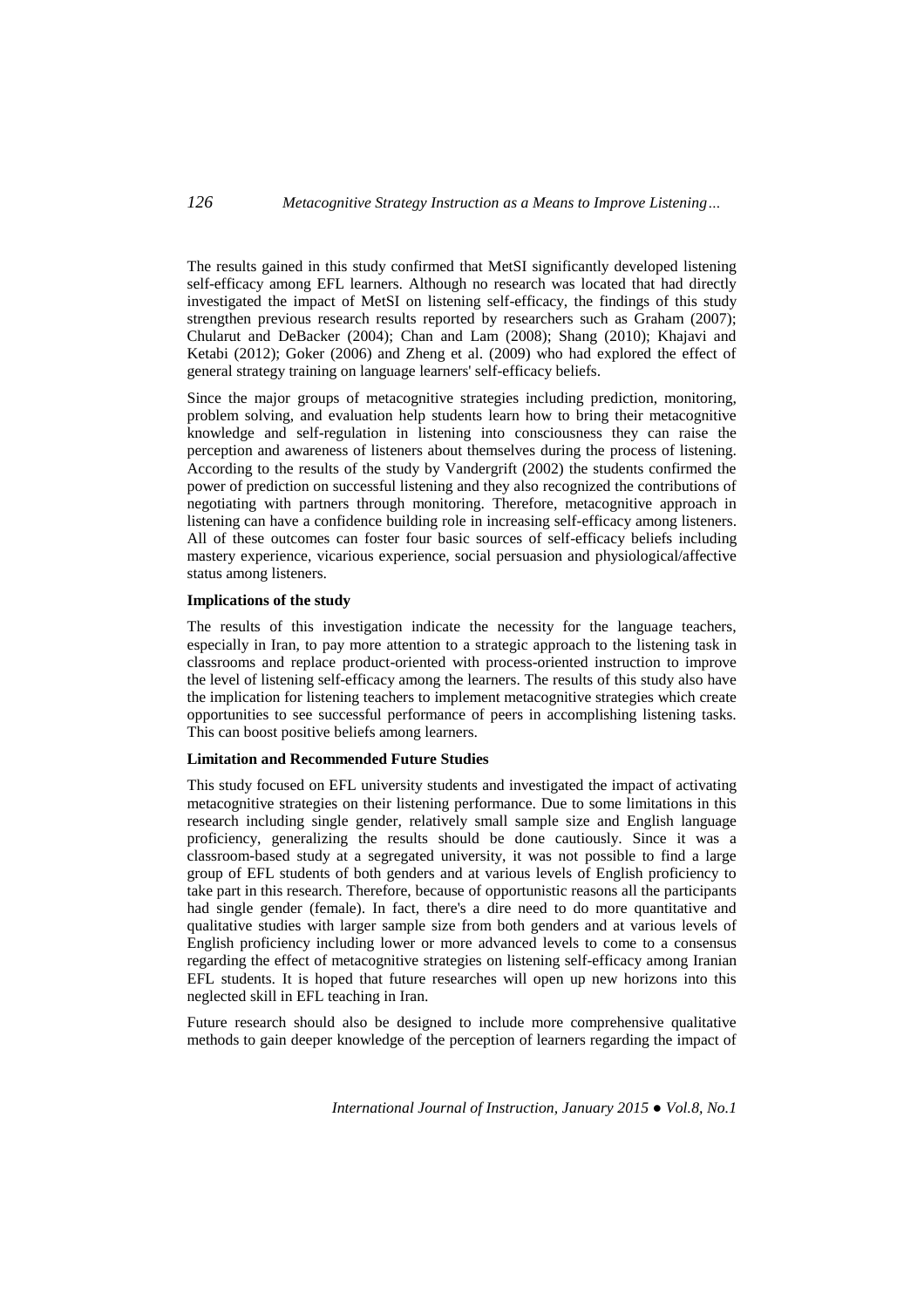metacognitive strategies on the listening performance by focusing on qualitative analysis of interview results and retrospective measures. Therefore, applying think aloud protocols to observe students' internal cognitive processing seems useful in this area.

As for suggestions regarding future research it seems that conducting more qualitative studies to explore the perception of the learners of the impact of MetSI on listening selfefficacy is necessary to unfold the underlying links between self-efficacy and metacogniti0n and listening. Interviewing the students or using introspective measures can deeply investigate underlying processes which lead to developing listening selfefficacy. Conducting more longitudinal studies also seem beneficial in this area as mostly researchers have just applied interventions in short- term periods

### **CONCLUSION**

The results gained in this study confirmed that MetSI significantly developed listening self-efficacy among EFL learners. In fact, because MetSI develops five factors of metacognitive knowledge (planning and evaluation, problem solving, directed attention, mental translation and person knowledge), it can also nurture the self-beliefs and emotional support among listeners and thereby promote authentic mastery and successful experiences among them. Learners of English as a foreign language are supposed to be taught to show agency in their learning and to control their acquisition of all skills including listening. As Pajarus (2000) recommended, teaching practices at school should be evaluated according to their contributions to foster self-efficacy of students. Due to the contributions of self-efficacy to all language skills including listening comprehension, it is considered of high importance for instructors to equip their students with some strategies to enhance their self-efficacy. In fact, such strategies can bring the experiences of success and performance accomplishment and thereby lead to higher self-efficacy among learners.

## **REFERENCES**

Bandura, A. (1986). *Social foundations of thought and action: A social cognitive theory.* Englewood Cliffs, NJ: Prentice Hall.

Bandura, A. (1997). *Self-efficacy: The exercise of control*. New York: W. H. Freeman and Company.

Bone, D. (1994).*The business of listening: A practical guide to effective listening*. Los Altos California: Crisp Publications.

Chamot, A. U. (1993). Student responses to learning strategy instruction in the foreign language classroom. *Foreign Language Annals*, *26*, 308-321.

Chamot, A. (2005). Language learning strategy instruction: Current issues and research. *Annual Review of Applied Linguistics*, *25*, 112–130.

Chan, J. C. Y., & Lam, S. F. (2008). Effects of different evaluative feedback on students' self-efficacy in Learning. *InstrSci, 38*, 37–58.

Chularut, P., & DeBacker, T. K. (2004). The influence of concept mapping on achievement, self-regulation, self-efficacy and in students of English as a second language. *Contemporary Educational Psychology, 29,* 248-263.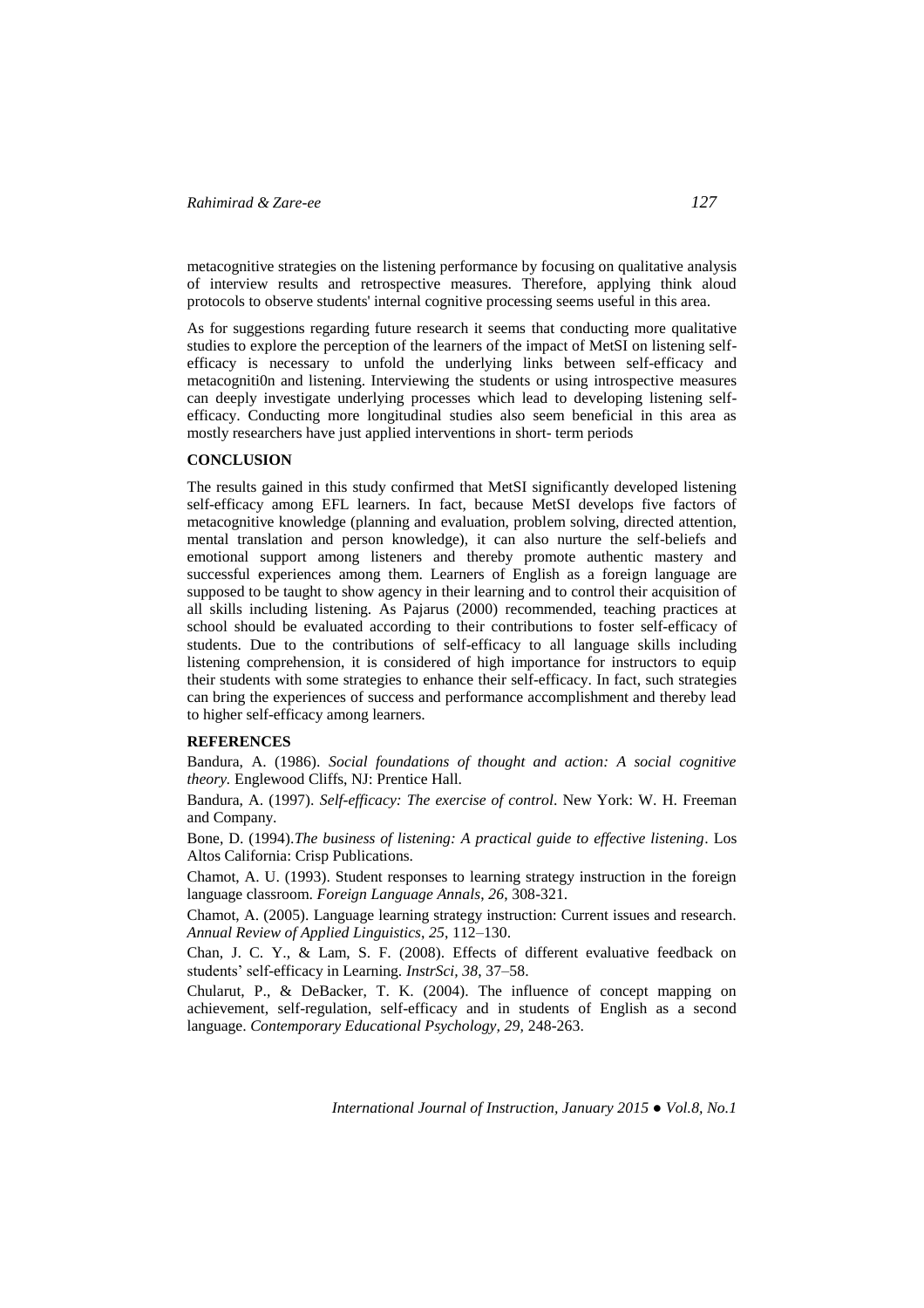Cohen, A. D. (1998). *Strategies for learning and using a second language.* Longman, Essex, UK.

Cross, J. (2011). Metacognitive instruction for helping less skilled students. *ELT Journal*, 65(4), 408-416.

Goh, C. (1997). Metacognitive awareness and second language students. *ELT Journal*, 51, 361-369.

Goh, C. (1998). How ESL students with different listening abilities use comprehension strategies and tactics. *Language Teaching Research*, *2*(2), 124-47.

Goh, C. (2000) A cognitive perspective on language students' listening comprehension problems. *System*, *28*(1), 55-75.

Goh, C. (2002). Students' self-reports on comprehension and learning strategies for listening. *Asian Journal of English Language Teaching*, *12*, 46-68.

Goh, C. (2008). Metacognitive instruction for second language listening development: Theory, practice and research implications. *RELC Journal*, *39*(2), 188- 213. <http://dx.doi.org/10.1177/0033688208092184>

Goh, C., & Taib, Y. (2006). Metacognitive instruction in listening for young students. *ELT Journal*, 60, 222-232.

Goker S. D. (2006). Impact of peer coaching on self-efficacy and instructional skills in TEFL teacher education. *System, 34,* 239–254.

Graham, S. (2006). Listening comprehension: The students' perspective. *System: An International Journal of Educational Technology and Applied Linguistics*, *34*, 165–182.

Graham, S. (2007). Learner strategies and self-efficacy: Making the connection *Language Learning Journal*, *35*, 81-93.

Graham, S. (2011). Self-efficacy and academic listening. *Journal of English for Academic Purposes, 10*(2). 113-117. [http://dx.doi.org/10.1016/j.jeap.2011.04.001.](http://dx.doi.org/10.1016/j.jeap.2011.04.001)

Hassan, A.S. (2000). Students' perception of listening comprehension problems. *Language, Culture and Curriculum*. 13(2), 137-153.

Horwitz, E. K. (1987). Surveying student beliefs about language learning. In Wenden, A. L., and J. Rubin (Eds.), *Student Strategies in Language Learning* (pp. 119-129). Prentice-Hall, Englewood Clips, NJ, pp.

Jinks, J.L., & Morgan, V.L., (1999). Children's perceived academic self-efficacy: an inventory. Retrieved 13/9/2004, from

[http://www.coe.ilstu.edu/scienceed/jinks/efficacypub97.htm.](http://www.coe.ilstu.edu/scienceed/jinks/efficacypub97.htm)

Khajavi, Y., & Ketabi, S. (2012). Influencing EFL learners' reading comprehension and self-efficacy beliefs: The effect of concept mapping strategy. *Porta Linguarum*, *17,* 9- 27.

Liu, X. L., & Goh, C. (2006). Improving second language listening: Awareness and involvement. In T. S. C. Fareell (ed.), *Language teacher research in Asia* (pp.91-106). Alexandria, VA: TESOL.

Lynch, T. (1998). Theoretical perspectives on listening. *Annual Review of Applied Linguistics, 18*, 3-19.<http://dx.doi.org/10.1017/S0267190500003457>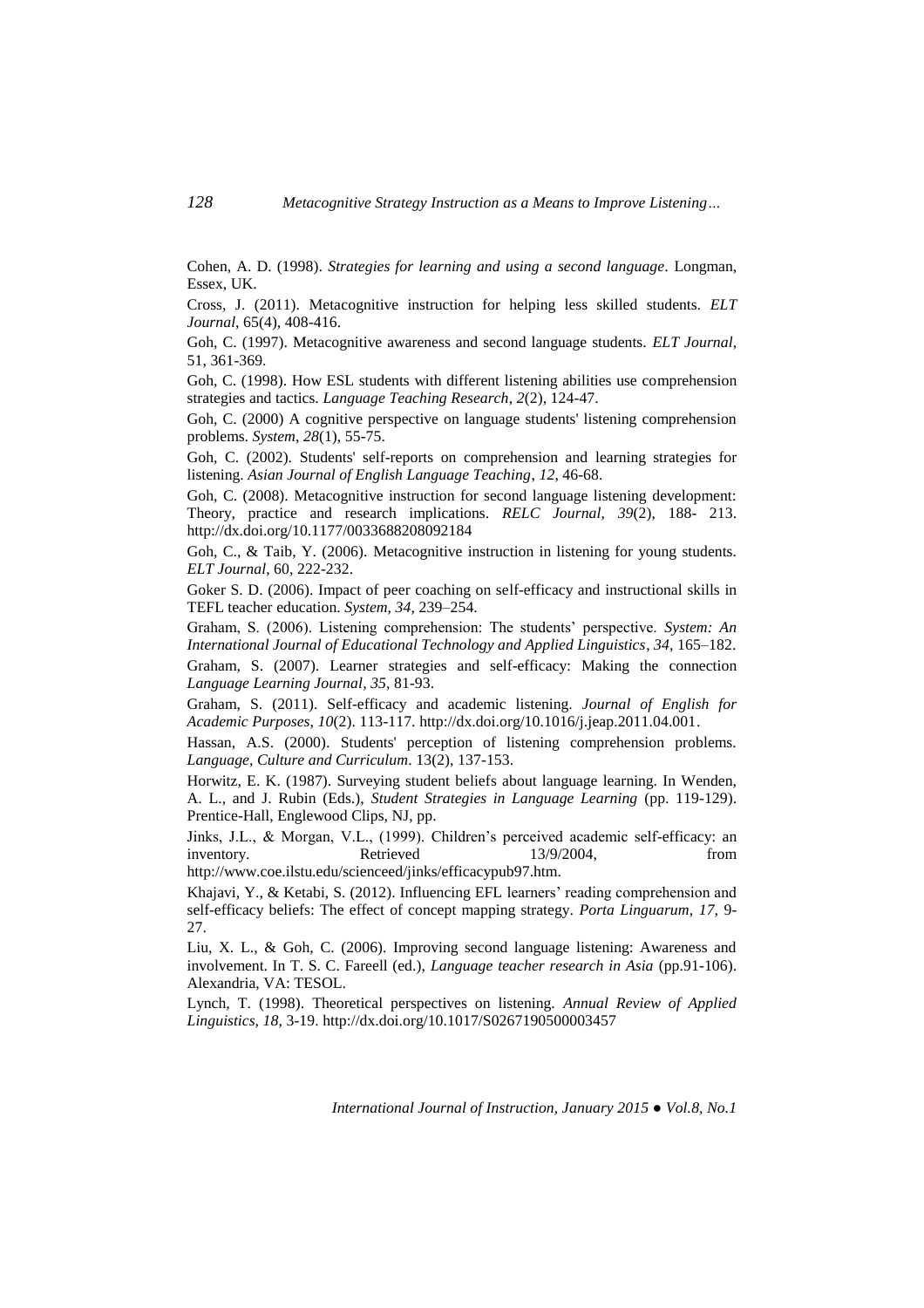Macaro, E., Graham, S., & Vanderplank, R. (2007). A review of listening strategies: Focus on sources of knowledge and on success. In E. Macaro & A. Cohen (Eds.), Language learner strategies: 30 years of research and practice (pp. 165-185). Oxford, England.

Magogwe, J. M., & Oliver, R. (2007). The relationship between language learning strategies, proficiency, age and self-efficacy beliefs: A study of language learners in Botswana. *System, 35,* 338–352.

Mareschal, C. (2007). *Students' perception of a self-regulatory approach to second language listening comprehension development* (Doctoral dissertation, University of Ottawa, Canada).

Mendelsohn, D. J. (1994). *Learning to listen.* San Diego: Dominie Press.

Mendelsohn, D. (1995). Applying learning strategies in the second/foreign language listening comprehension lesson. In D. Mendelsohn & J. Rubin (Eds), *A guide for the teaching of second language listening*. San Diego, CA: Dominic Press.

Nezami, E., Schwarzer, R., & Jerusalem, M. (1996). *Persian Adaptation (Farsi) of the General Self-Efficacy Scale.* Retrieved 29th July, 2007 from userpage.fuberlin. de/~health/persean.htm.

Nunan D. (1997). Listening in language learning. The Language Teacher. *The Japan Association of Language Learning, 21*(9), 47-51.

O'Malley, J. M., & Chamot, A. U. (1990). *Learning Strategies in Second Language Acquisition.* Cambridge University Press, Cambridge.

O'Malley, J. M., Chamot, A. U., & Kupper, L. (1989). Listening comprehension strategies in second language acquisition. *Applied Linguistics*, 10, 418-437.

Oxford, R. L. (1990). *Language learning strategies: What every teacher should know*. Boston, MA: Heinle & Heinle, Boston.

Oxford, R.L., Lavine, R.Z., & Crookall, D. (1989). Language learning strategies, the communicative approach, and their classroom implication. *Foreign Language Annals*, 22, 29-39.

Pajares, F. (1996). Self-efficacy beliefs in academic settings. *Review of Educational Research, 66*(4), 543–578.

Pajares, F. (1997). Current directions in self-efficacy research. In M. Maehr, & P. R. Pintrich (Eds.), *Advances in motivation and achievement* (Vol. 10, pp. 1-49). Greenwich, CT: JAI.

Pajares, F. (2000). Self-efficacy beliefs and current directions in self-efficacy research. Retrieved June, 2008 from [http://www.emory.edu/EDUCATION/mfp/effpage.html.](http://www.emory.edu/EDUCATION/mfp/effpage.html)

Pajares, F., & Urdan, T. (2006). Foreword. In F. Pajares, & T. Urdan (Eds.), *Selfefficacy beliefs of adolescents* (pp. ix–xii). Greenwich, CT: Information Age Publishing.

Rahimi, A., & Abedini, A. (2009). The Interface between EFL learners' self-efficacy concerning listening comprehension and listening proficiency. *Novitas-ROYAL, 3*(1), 14-28.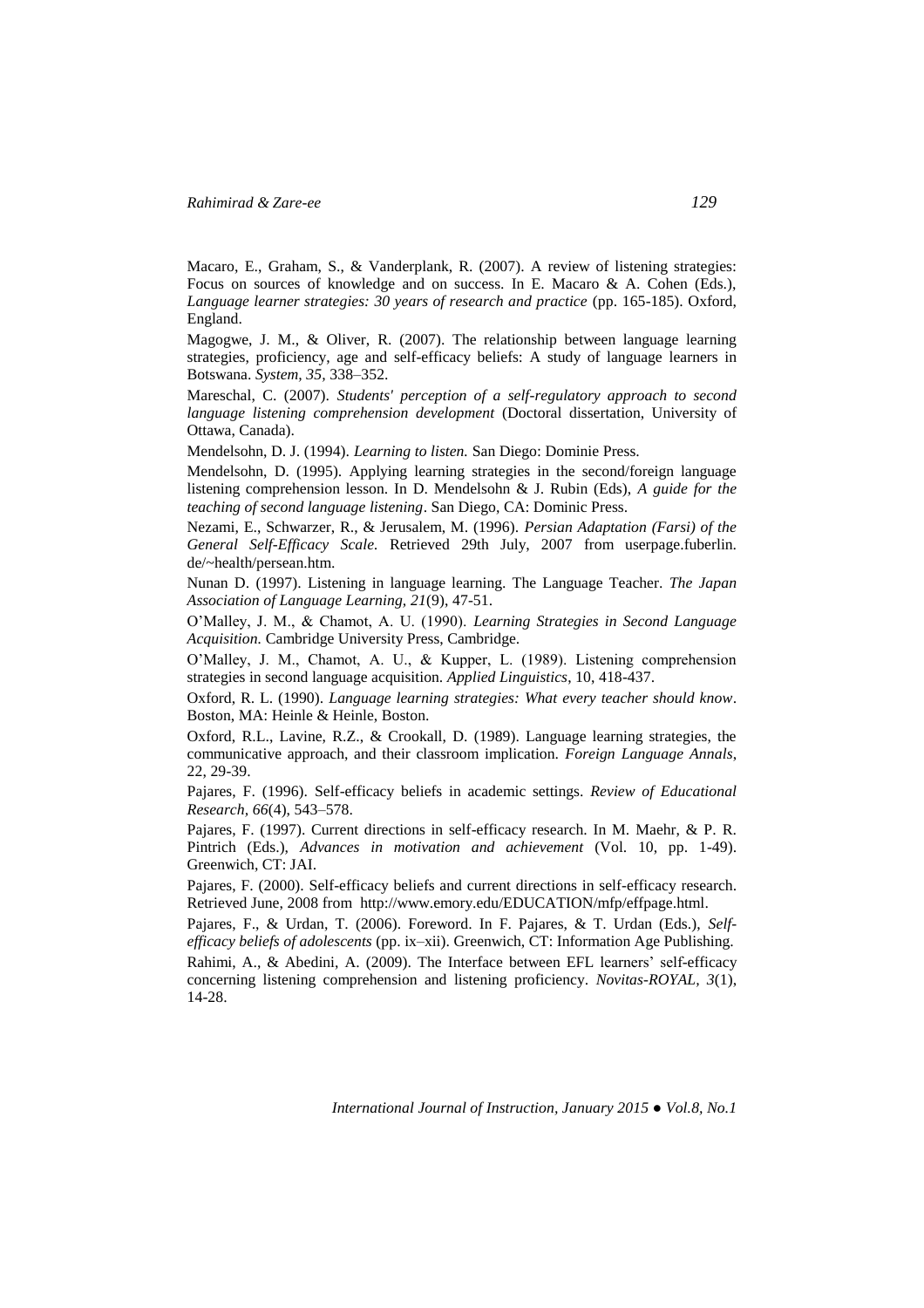Roberts, J. J., & Gous, I. G. (2014). ODEL–Open and Distance Education and listening: The need for metacognitive listening strategies. *Journal of Educational and Social Research*, 4(3), 63-70.

Rubin, J. (1994). A review of second language listening comprehension research. *The Modern Language Journal, 78*(2), 199-221. [http://dx.doi.org/10.2307/329010.](http://dx.doi.org/10.2307/329010)

Shang, H. F. (2010). Reading Strategy Use, Self-Efficacy and EFL Reading Comprehension. *The Asian EFL Journal Quarterly, 12*(2), 18-42.

Su, M. H., & Duo, P. C. (2012). EFL learners' language learning strategy use and perceived self- efficacy. *European Journal of Social Sciences, 27*(3), 335-345.

Vandergrift, L. (1997). The comprehension strategies of second language (French) students: A descriptive study. *Foreign Language Annuals*. 30(3), 387-409.

Vandergrift, L. (2002). It was nice to see that our predictions were right: Developing metacognition in L2 listening comprehension. *The Canadian Modern Language Review*, 58, 555-575.

Vandergrift, L. (2003). Orchestrating strategy use: Toward a model of the skilled second language listener student. *Language Learning.* 53(3), 463-496.

Vandergrift, L. (2004). Listening to learn or learning to listen? *Annual Review of Applied linguistics (2004), 24, 3-25.*

Vandergrift, L., & Goh, C. (2012). *Teaching and learning second language listening: Metacognition in action*. Taylor & Frances Group. New York. Reuledge.

Vandergrift, L., & Tafaghodtar, H. M. (2010). Teaching L2 students how to listen does make a difference: An empirical study. *Language Learning, 60*(2), 470-497.

Vandergrift, L., Goh, C. C. M., Mareschal, C. J., & Tafaghodtari, M. H. (2006). The metacognitive awareness listening questionnaire: Development and validation. *Language Learning*, 56 (3), 431-462.

Wang, C., & Li, Y. (2010). An Empirical Study of Reading Self-Efficacy and the Use of Reading Strategies in the Chinese EFL Context. *The Asian EFL Journal Quarterly, 12*(2), 144-162.

Wong. M. S. L. (2005). Language learning strategies and language self-efficacy: Investigating the Relationship in Malaysia. *Regional Language Centre Journal, 36*(3), 245-269.

Yilmaz, C. (2010). The relationship between language learning strategies, gender, proficiency and self-efficacy beliefs: A study of *ELT* learners in Turkey*. Procedia Social and Behavioural, 2,* 682-687.

Zhang, D., & Goh, C. (2006). Strategy knowledge and perceived strategy use: Singaporean student' awareness of listening and speaking. *Language Awareness*, *15*, 199–219.

Zhang, D., Michael F., Young, M., Robert, B., & Wagner, M. (2009). Attitude and selfefficacy change: English language learning in virtual worlds. *CALICO Journal, 27*(1), 205-231.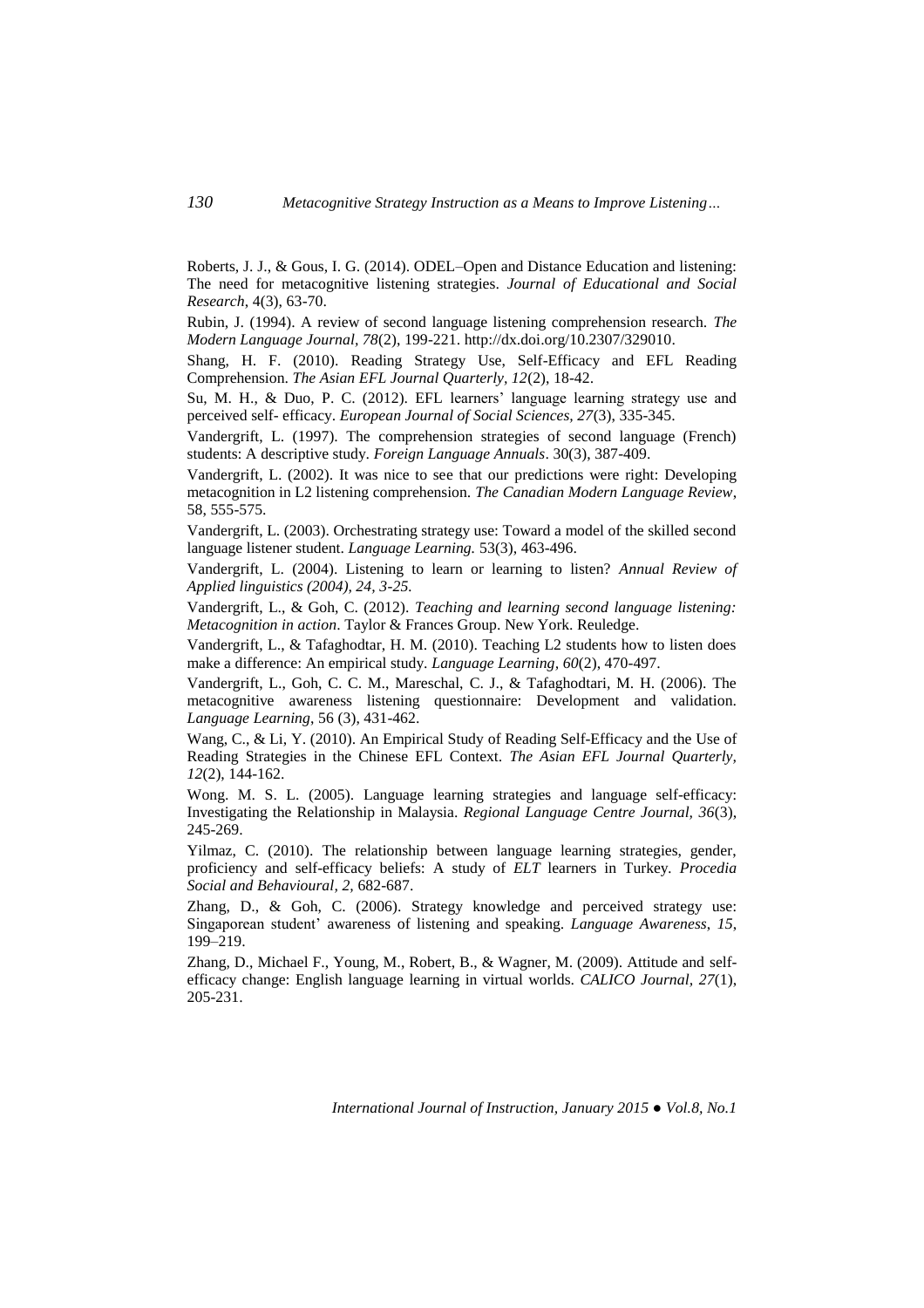### **Turkish Abstract**

### **İranlı İngilizce Öğrenen Lisans Öğrencilerinin Dinleme Becerisi Öz-Yeterliklerini Geliştirmede Bilişötesi Strateji Öğretimi**

Bilişötesi strateji öğretimi İngilizce'nin yabancı dil ya da ikinci dil olarak farklı yönlerinin öğretiminde güçlü bir etkiye sahip olduğu gösterilmiştir. Bu çalışma yabacı dil olarak İngilizce'yi öğrenenlerde dinleme öz-yeterliğinin gelişmesinde bilişötesi stratejilerin etkisini incelemeyi amaçlamaktadır. İran'da bir devlet üniversitesinde İngiliz edebiyatı lisans bölümünde okuyan 60 öğrenci bu çalışmada yer almışlardır. British Council IELTS testi kullanılarak katılımcıların İngilizce yeterlik düzeylerinde homojenlik sağlanarak orta seviye grubundan 40 öğrenci seçilmiştir. Ön test ve son test aşamalarında öğrencilerin dinleme öz-yeterlik düzeylerini ölçmek için Rahimi ve Abedini (2009) 'dan alınan dinleme öz yeterlik ölçeği kullanılmıştır. Katılımcılar deney grubu (n=20), ve kontrol grubuna (n=20) rassal olarak atanmışlardır. Kontrol grubuna herhangi bir müdahalede bulunulmazken, deney grubu Vandergrift (2003) tarafından önerilen bir modele dayanarak 8 oturumda 8 saatlik bir bilişötesi strateji öğretimi almışlardır.

**Anahtar Kelimeler:** Bilişötesi strateji öğretimi, Dinleme öz-yeterliği, Dinlediğini anlama, Dil öğretimi, Yabancı Dil

#### **French Abstract**

### **Metacognitive Instruction de Stratégie comme un moyen pour Améliorer Auto-efficacité Écoutante parmi les Apprenants en Licence Iraniens d'anglais**

Metacognitive l'instruction de stratégie (MetSI) a montré pour avoir un impact fort sur les aspects divers d'anglais comme une instruction de seconde/langue étrangère. L'étude présente a eu pour but d'examiner l'effet de MetSI sur l'amélioration d'auto-efficacité écoutante parmi l'Anglais langue étrangère (EFL) des apprenants. Un groupe de soixante apprenants en licence féminins de littérature anglaise à une université gérée par l'État en Iran a consenti à participer à cette étude. Après l'homogénéisation du niveau de compétence anglais des participants utilisant une section type du British Council IELTS le test, 40 apprenants ont été choisis dont la compétence anglaise est tombée dans l'intermédiaire au niveau supérieur-intermédiaire. Un questionnaire d'autoefficacité écoutant (emprunté à Rahimi et Abedini, 2009) a été utilisé pour mesurer le niveau des participants d'auto-efficacité écoutante dans les phases pré et post-de-test de l'étude. Les participants ont été aléatoirement assignés au traitement  $(n=20)$  et le contrôle  $(n=20)$  des groupes. Le groupe de traitement a reçu 8 heures de MetSI pendant huit sessions basées sur le modèle proposé par Vandergrift (2003) tandis que le groupe témoin n'a pas reçu de MetSI explicite. Le groupe témoin a reçu la formation habituelle dans l'écoute au lieu de cela.

**Mots-clés:** Metacognitive Instruction de Stratégie (MetSI), Écoutant Auto-efficacité, Écoutant Compréhension, Instruction de Langue, Langue Étrangère